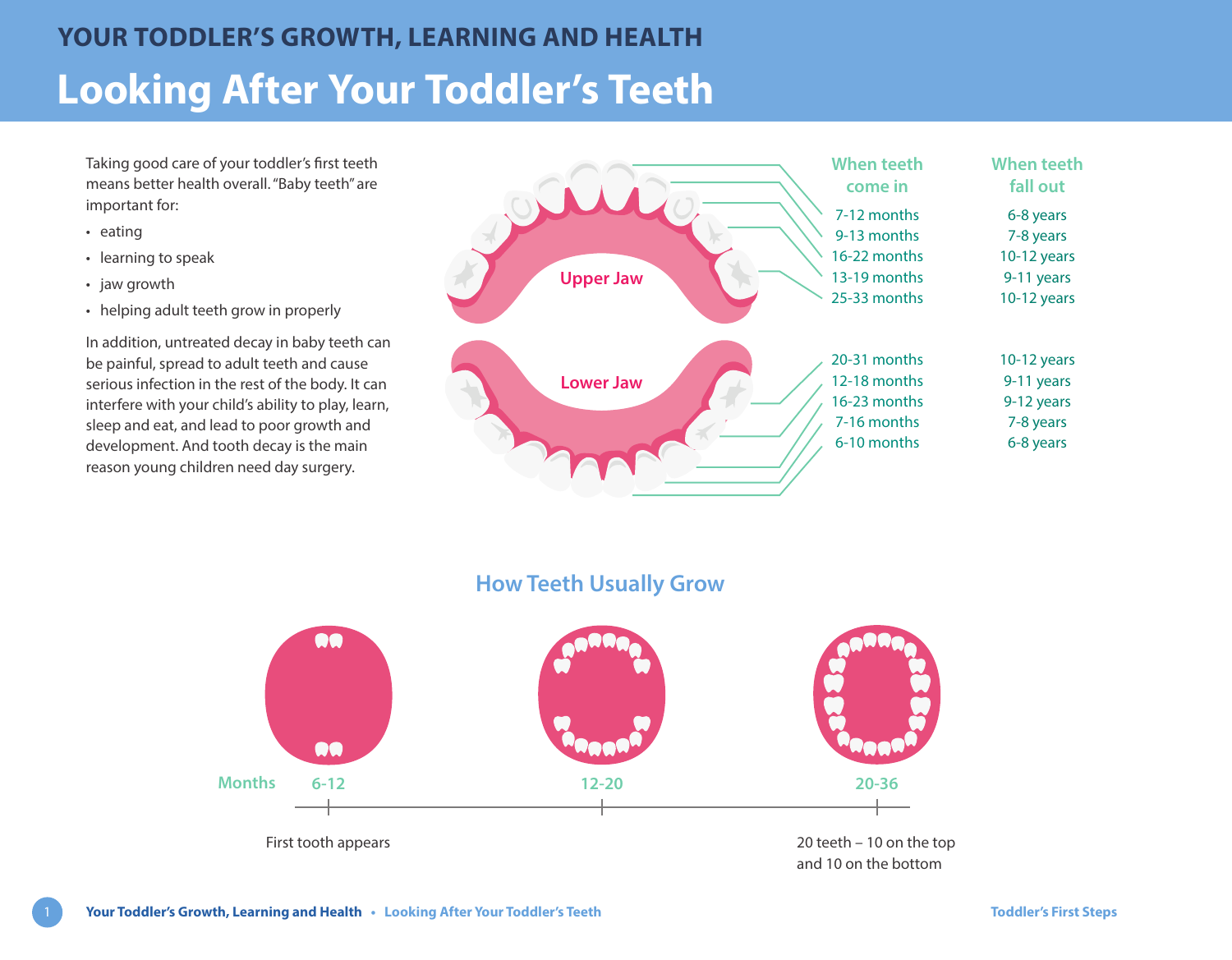**DID YOU KNOW** "Baby teeth" aren't just for babies. The molars at the back of your child's mouth won't fall out until he's about 12 years old.

# **Teething**

Some toddlers aren't bothered by teething while others are uncomfortable and fussy. Most children will drool.

You can help ease your toddler's discomfort by:

- $\vee$  letting him chew on a clean teething ring or wet cloth that's been chilled in the fridge (not the freezer)
- $\vee$  wiping and massaging his gums with a clean finger, cloth or toothbrush
- $\vee$  using a bib to catch drool and wipe his face

Don't use:

- **teething gels or ointments, which can numb** your toddler's throat and make it hard for him to swallow
- ✘ teething necklaces, which can strangle or choke him
- ✘ food like teething biscuits or frozen fruit, which can lead to tooth decay

# **DID YOU KNOW**

Although teething may be uncomfortable for your toddler, it doesn't cause fever. If he has a fever, treat it as you normally would (see [When Your](https://www.healthlinkbc.ca/sites/default/files/documents/TFS_toddler-sick.pdf)  [Toddler is Sick](https://www.healthlinkbc.ca/sites/default/files/documents/TFS_toddler-sick.pdf)).

# **Keeping Teeth Healthy**

### **Brush**

Once the first tooth comes in, it's time to start brushing your toddler's teeth. Use a soft brush with nylon bristles. (Silicone and rubber bristles don't remove plaque as well.) And replace the brush often – about every 3 months or after the bristles lose shape, and after your child has been sick.

## **HOW TO Brush your toddler's teeth**

- **1.** Put a grain-of-rice-sized amount of fluoride toothpaste on a child-sized toothbrush twice each day. Increase to a pea-sized amount at age 3.
- **2.** Have your child lie in your lap, on the change table or on the floor.
- **3.** Brush gently. Sing or chat while brushing.
- **4.** If he's able (likely by about age 3), let him spit as needed.
- **5.** Put the toothpaste away out of reach.
- **6.** Repeat twice a day once in the morning and again after the last evening feeding.

## **Use fluoride**

Fluoride makes tooth enamel stronger and better able to fight decay. Check with your health department to see if there's fluoride in your local water. If not, be doubly sure that your child's toothpaste includes it. Teach your child to spit the toothpaste out, but don't worry if he's not always successful. Even children under 3 can use (and swallow) small amounts of fluoride toothpaste safely.

## **Floss**

Once your toddler's teeth touch each other, floss them for him once a day. Don't let him floss his own teeth, because he could damage his gums.

### **Protect teeth from damage**

- $\vee$  Use the right size car seat, booster seat and seat belt.
- ✘ Don't let your toddler chew on hard things.
- ✘ Don't let him walk around with anything in his mouth.
- ✘ Don't offer your toddler pop or other sugary drinks.
- ✘ Don't put him down to sleep with a bottle.

## **Offer healthy food and drinks**

- $\vee$  Offer your child meals and snacks at regular times.
- $\vee$  Offer milk with meals, and water between meals and with snacks.
- $\checkmark$  Limit fruit juice to 1/2 cup (125 ml) per day.
- $\vee$  If you offer fruit juice, use it as part of a meal or snack and put it in an open cup to avoid the tooth decay that constant sipping can cause.
- $\vee$  At 6 months, start helping your child drink from an open cup instead of using a bottle or sip cup.

See [Safe, Healthy Foods and Drinks](https://www.healthlinkbc.ca/sites/default/files/documents/TFS_safe-foods.pdf) to learn more.